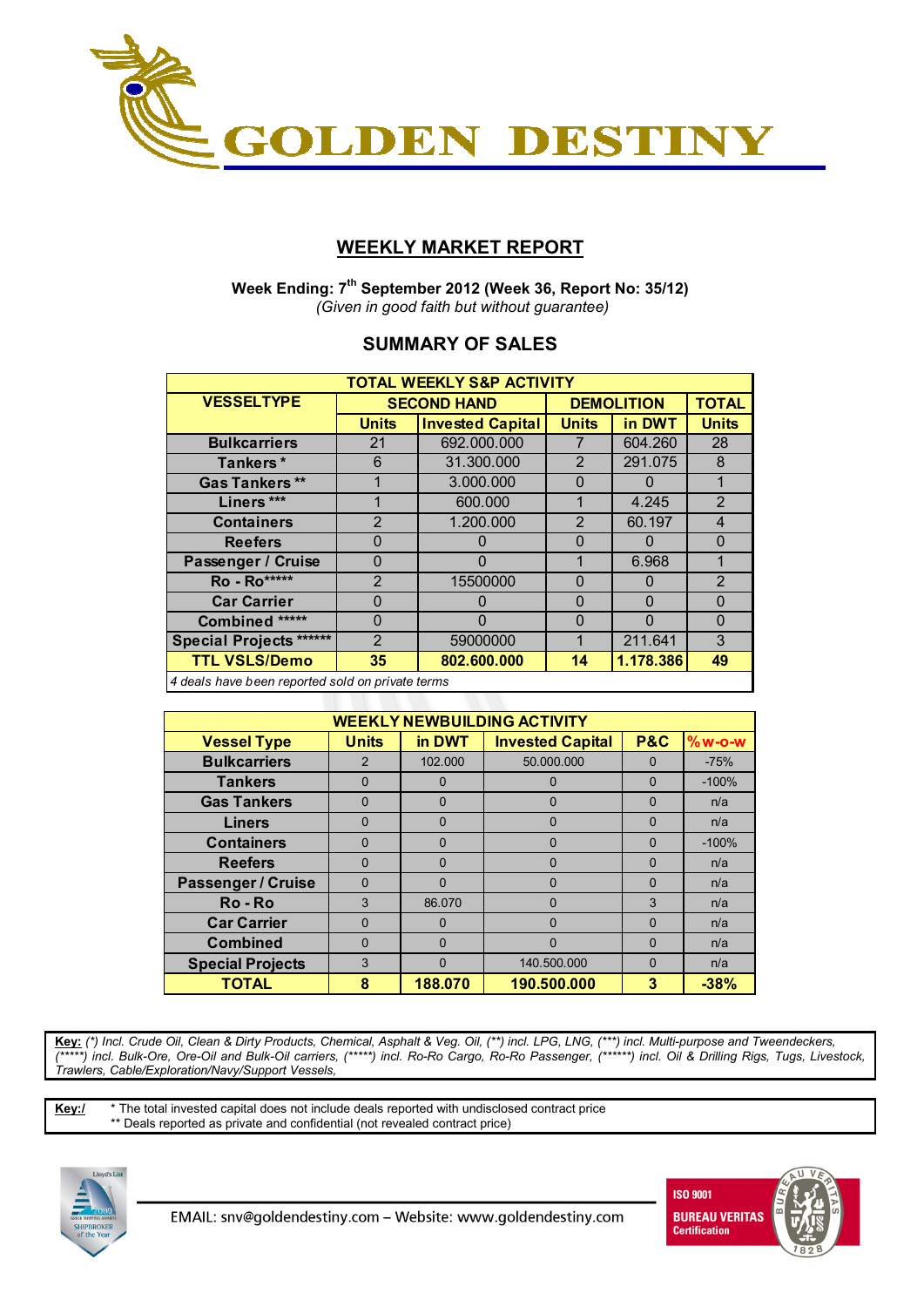# **SECONDHAND TONNAGE SOLD FOR FURTHER TRADING GDSA**

**S&P INDEX**

|                                                                                                                                                                                                                 | <b>BULKCARRIERS</b>                                                                                                                                                                                                                                                                                                                                                                                                                                                                                                               | <b>US\$/Dwt</b> |
|-----------------------------------------------------------------------------------------------------------------------------------------------------------------------------------------------------------------|-----------------------------------------------------------------------------------------------------------------------------------------------------------------------------------------------------------------------------------------------------------------------------------------------------------------------------------------------------------------------------------------------------------------------------------------------------------------------------------------------------------------------------------|-----------------|
| <b>ORE GORO</b><br><b>ORE CAUE</b><br><b>ORE SANTOS</b><br><b>ORE PAQUETA</b><br><b>ORE PARATI</b><br><b>ORE CORUMBA</b><br><b>ORE ITAGUAI</b><br><b>ORE FAZENDAO</b><br><b>ORE SALOBO</b><br><b>ORE URUCUM</b> | 305,846 DWT BLT 94 JPN 7 HO HA SULZER 27,505 BHP<br>305,668 DWT BLT 94 JPN 7 HO HA SULZER 27,505 BHP<br>301,591 DWT BLT 94 KRS 7 HO HA B&W 31,919 BHP<br>301,569 DWT BLT 94 KRS 7 HO HA B&W 31,919 BHP<br>301,542 DWT BLT 94 KRS 7 HO HA B&W 31,919 BHP<br>301,389 DWT BLT 95 KRS 7 HO HA B&W 31,919 BHP<br>301,227 DWT BLT 94 KRS 7 HO HA B&W 31,919 BHP<br>291,435 DWT BLT 94 JPN 7 HO HA MITSUBISHI 28,010 BHP<br>291,435 DWT BLT 93 JPN 7 HO HA MITSUBISHI 28,000 BHP<br>291,435 DWT BLT 93 JPN 7 HO HA MITSUBISHI 28,000 BHP |                 |
|                                                                                                                                                                                                                 | SOLD ENBLOC FOR ABT US \$600 MIL TO KOREAN BYRS<br>INCL LONG TERM T/C BACK                                                                                                                                                                                                                                                                                                                                                                                                                                                        | 200.46          |
| <b>ORCHID RIVER</b>                                                                                                                                                                                             | 170,896 DWT BLT 97 JPN 9 HO HA B&W 20,201 BHP<br>SOLD FOR ABT US \$12,5 MIL TO SWISS BYRS                                                                                                                                                                                                                                                                                                                                                                                                                                         | 73.14           |
| <b>HOUHENG 1</b><br><b>HOUHENG 5</b>                                                                                                                                                                            | 79,600 DWT BLT 12 CHR 7 HO HA MAN-B&W 15,363 BHP<br>76,500 DWT BLT 12 CHR 7 HO HA MAN-B&W 15,363 BHP                                                                                                                                                                                                                                                                                                                                                                                                                              |                 |
|                                                                                                                                                                                                                 | SOLD ENBLOC FOR ABT US \$24.00 MIL EACH TO GREEK BYRS                                                                                                                                                                                                                                                                                                                                                                                                                                                                             | 313.73          |
| <b>BRAVE WIND</b>                                                                                                                                                                                               | 71,333 DWT BLT 97 JPN 7 HO HA B&W 12,281 BHP<br>SOLD FOR ABT US \$10,5 MIL TO GERMAN BYRS                                                                                                                                                                                                                                                                                                                                                                                                                                         | 147.20          |
| <b>MIHALIS F</b><br><b>JOALMI</b><br><b>IRINI F</b><br><b>ALMI</b><br><b>JOHN F</b><br><b>NENAF</b>                                                                                                             | 42,263 DWT BLT 90 KRS 5 HO HA CR 4 x 10 T B&W 11,389 BHP<br>42,263 DWT BLT 90 KRS 5 HO HA CR 4 x 10 T B&W 11,389 BHP<br>42,263 DWT BLT 91 KRS 5 HO HA CR 4 x 10 T B&W 11,389 BHP<br>42,263 DWT BLT 91 KRS 5 HO HA CR 4 x 10 T B&W 11,389 BHP<br>42,263 DWT BLT 91 KRS 5 HO HA CR 4 x 10 T B&W 11,389 BHP<br>42,263 DWT BLT 90 KRS 5 HO HA CR 4 x 10 T B&W 11,389 BHP                                                                                                                                                              |                 |
|                                                                                                                                                                                                                 | SOLD ENBLOC FOR ABT US \$3.50 MIL EACH TO UNDISCLOSED BYRS                                                                                                                                                                                                                                                                                                                                                                                                                                                                        | 82.81           |
| <b>IASON</b>                                                                                                                                                                                                    | 38,512 DWT BLT 90 YUG 6 HO HA CR 3 x 25 T B&W 10,402 BHP<br>SOLD FOR AN UNDISCLOSED PRICE TO ROMANIAN BYRS                                                                                                                                                                                                                                                                                                                                                                                                                        | N/A             |
|                                                                                                                                                                                                                 | <b>TANKERS</b>                                                                                                                                                                                                                                                                                                                                                                                                                                                                                                                    | US\$/Dwt        |
| <b>SUNRISE WISTERIA</b>                                                                                                                                                                                         | 12,500 DWT BLT 07 KRS DH 14 TNKS CTD / CLD OIL CAP. 13,505 CBM MAN-B&W 4,440 BHP<br>SOLD FOR ABT US \$11,8 MIL TO JAPANERSE BYRS                                                                                                                                                                                                                                                                                                                                                                                                  | 944.00          |
| <b>DITTE THERESA</b><br><b>RUTH THERESA</b>                                                                                                                                                                     | 8,026 DWT BLT 08 CHR DH 8 TNKS OIL CAP. 8,963 CBM MAK 4,038 BHP<br>8,025 DWT BLT 08 CHR DH 8 TNKS OIL CAP. 8,963 CBM MAK 4,038 BHP                                                                                                                                                                                                                                                                                                                                                                                                |                 |
|                                                                                                                                                                                                                 | SOLD ENBLOC FOR ABT US \$7.50 MIL EACH TO UK BYRS                                                                                                                                                                                                                                                                                                                                                                                                                                                                                 | 934.58          |
| <b>MOHEGAN</b>                                                                                                                                                                                                  | 3,851 DWT BLT 03 TRK DH 10 TNKS COATED OIL CAP. 4,408 CBM MAN-B&W 2,774 BHP<br>SOLD ON PRIVATE TERMS TO GREEK BYRS                                                                                                                                                                                                                                                                                                                                                                                                                | N/A             |
| <b>FOSTRAUM</b>                                                                                                                                                                                                 | 2,910 DWT BLT 91 NOR DH 16 TNKS COILED OIL CAP. 2,902 CBM NORMO 3,331 BHP<br>SOLD FOR ABT US \$4,5 MIL TO LATVIAN BYRS-ST.ST. TANKS                                                                                                                                                                                                                                                                                                                                                                                               | 1546.39         |
| <b>ELIN APOLLO</b>                                                                                                                                                                                              | 1,952 DWT BLT 04 JPN DH 8 TNKS COATED OIL CAP. 2,249 CBM DAIHATSU 2,600 BHP<br>SOLD ON PRIVATE TERMS TO CHILEAN BYRS                                                                                                                                                                                                                                                                                                                                                                                                              | N/A             |

**PIRAEUS OFFICE: 57** AKTI MIAOULI 18536, GREECE TEL: +30 210 4295000 **ISTANBUL OFFICE**: BARBAROS MH.ATATURK CD. IHLAMUR SOK. AGAOGLU MY PRESTIGE PLAZA, F: 5 / R: 40 – TEL: +90 216 688 39 33

*EMAIL: snv@goldendestiny.com WEBSITE*: *www.goldendestiny.com*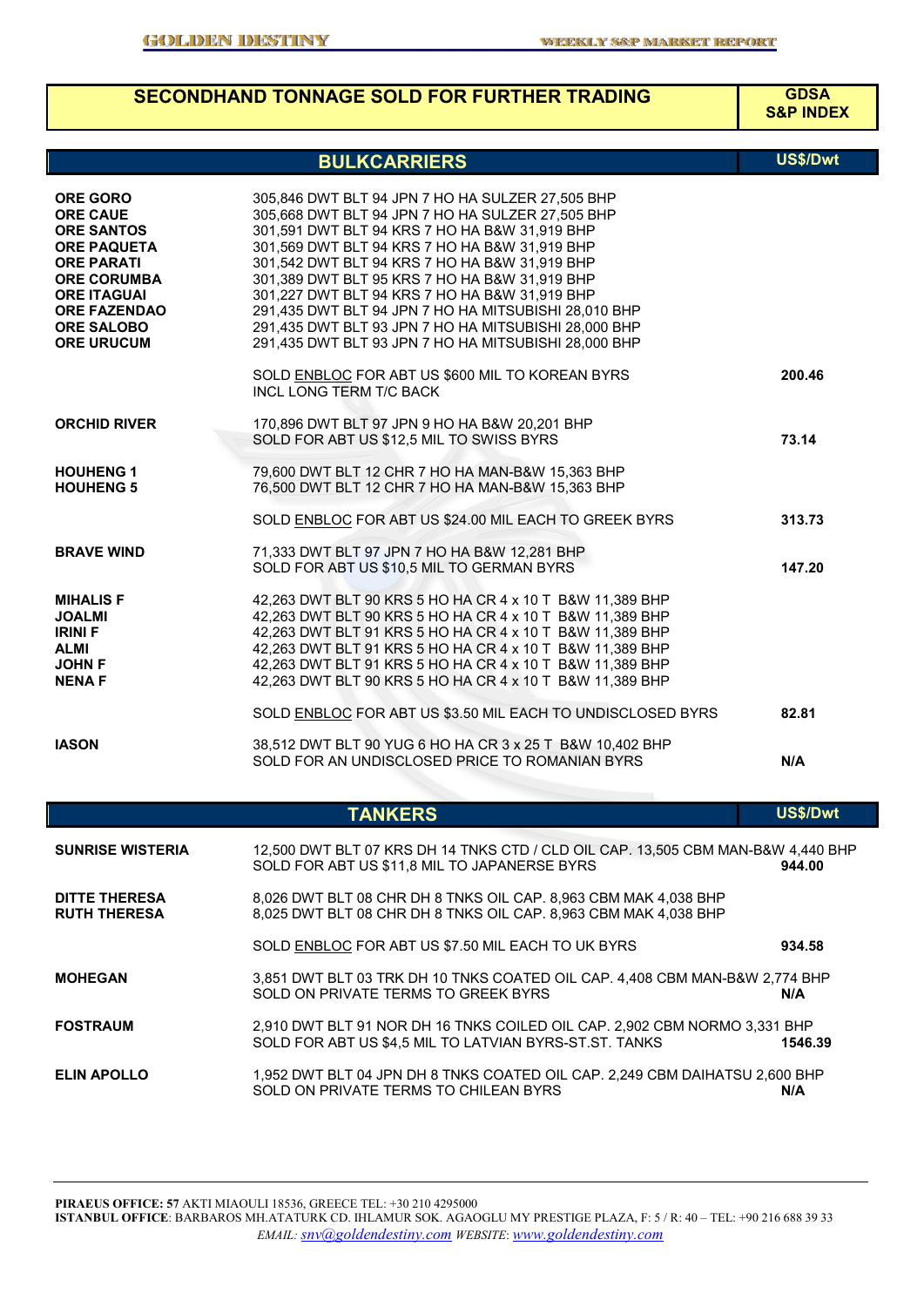|                        | <b>GAS TANKERS</b>                                                                                                     | US\$/Dwt |
|------------------------|------------------------------------------------------------------------------------------------------------------------|----------|
| <b>DP ORION</b>        | 3,594 DWT BLT 90 JPN DB COILED GAS CAP. 2,954 CBM HANSHIN 3,345 BHP<br>SOLD FOR ABT US \$3 MIL TO TURKISH BYRS         | 834.72   |
|                        | <b>LINERS</b>                                                                                                          | US\$/Dwt |
| <b>HELI</b>            | 4,200 DWT BLT 93 NTH 1 HO HA 190 TEU NOHAB 2,300 BHP<br>SOLD FOR ABT US \$0.6 MIL TO UNDISCLOSED BYRS AT AUCTION       | 142.86   |
|                        | <b>CONTAINERS</b>                                                                                                      | US\$/Dwt |
| <b>ANNA RICKMERS</b>   | 44,572 DWT BLT 98 POL 8 HO HA CR 3 x 40 T 1,816 TEU SULZER 11,400 BHP<br>SOLD FOR AN UNDISCLOSED PRICE TO CHINESE BYRS | N/A      |
| <b>AFL NEW ENGLAND</b> | 7,223 DWT BLT 96 DEU 4 HO 3 HA 700 TEU MAN 7,206 BHP<br>SOLD FOR ABT US \$1,2 MIL TO UNDISCLOSED BYRS AT AUCTION       | 166.14   |
|                        | <b>RO-RO</b>                                                                                                           | US\$/Dwt |
| <b>NOCC CARIBBEAN</b>  | 12,763 DWT BLT 88 KRS B&W 14,401 BHP<br>SOLD FOR ABT US \$12 MIL TO UNDISCLOSED BYRS                                   | 940.22   |
| <b>CIMBRIA</b>         | 6,897 DWT BLT 86 DEN MAK 8,998 BHP<br>SOLD FOR ABT US \$3,5 MIL TO FAR EASTERN BYRS                                    | 507.47   |
|                        | <b>SPECIAL PROJECTS</b>                                                                                                | US\$/Dwt |
|                        |                                                                                                                        |          |

**2 x NAM CHEONG RESALE** *100m long, capacity to accommodate 300 workers, equipped with 8-point mooning & a 300t crane* (Accommodation work barges) SOLD ENBLOC FOR ABT US \$59 MIL TO MALAYSIAN BYRS **N/A** 

### **NEWBUILDING MARKET - ORDERS**

### **BULKCARRIERS**

**51,000 DWT** 2 units ordered by **Guangdong Lanhai** (PRC) at **Taizhou Sanfu** (PRC). Price usd \$ 25 mil each. Dely 10-12/2014 (options exercised. Six now ordered. Older deal that now emerged)

#### **RO-RO**

**28,690 DWT** 3 units ordered by **Grimladi Group** (ITL) at **Hyundai Mipo** (SKR). Price undisclosed. Dely 2q-3q/2014 (loa 236m & beam 32.26 m)

#### **SPECIAL PROJECTS**

**Platform Supply Vessel** 1 unit ordered by **Norwegians** (NOR) at **Havyard Leirvik** (NOR). Price usd \$ 51.5 mil. Dely 6/2014 (next generation of Havyard 832 design.900sq.m. deck space)

**Offshore Supply Vessel** 2 units ordered by **Hornbeck Offshore Services** (USA) at **ST Marine's VT Halter Marine** (USA). Price enbloc usd \$ 89mil. Dely 4q/2014-1q/2015 (options exercised. The DP2 OSV's can carry 20,800bbl of liquid mud and have a 1,136sqm of deck area and a fire fighting class notation)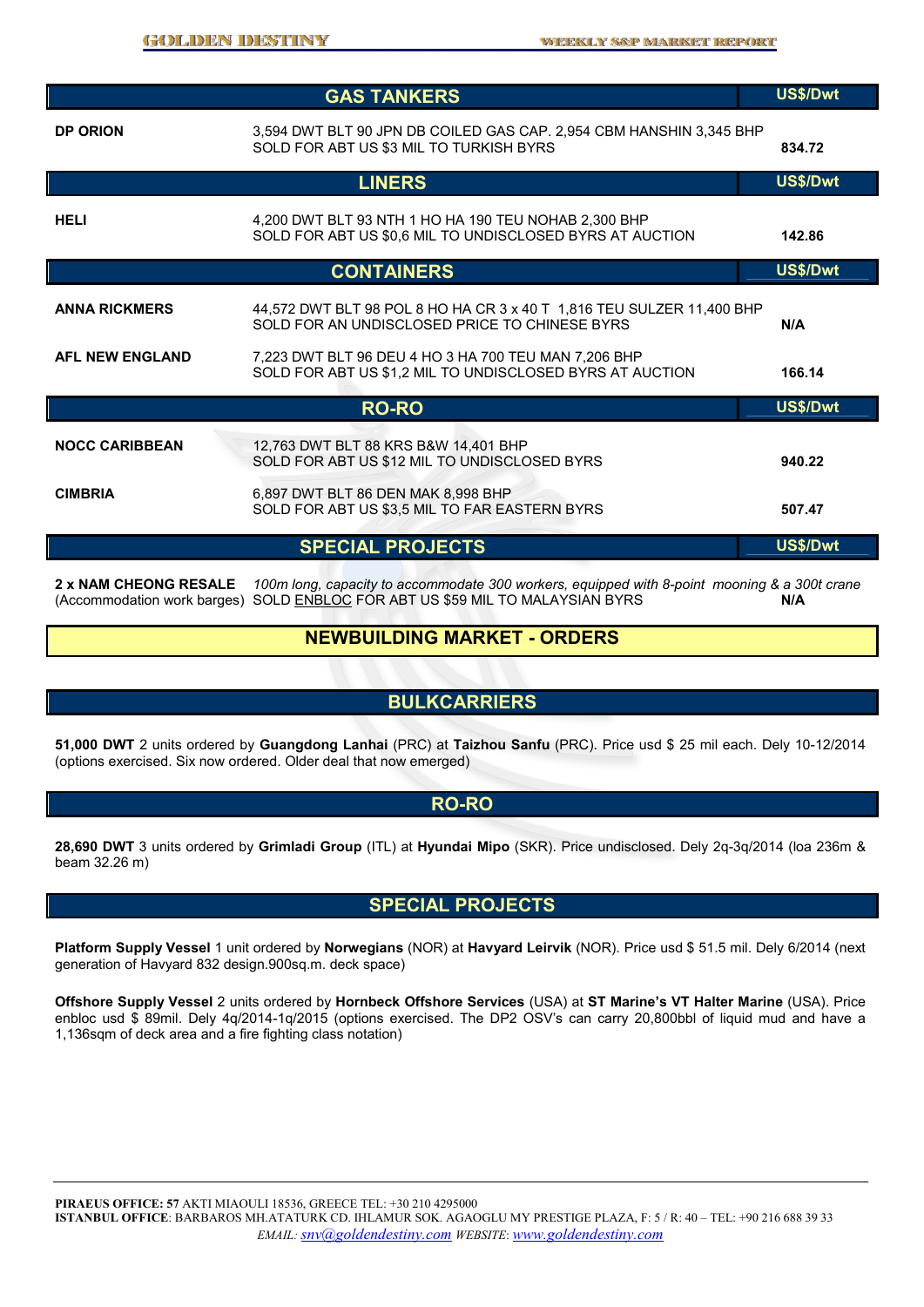# **DEMOLITION MARKET**

| <b>WEEKLY DEMOLITION ACTIVITY PER VESSEL TYPE</b> |                       |           |                       |          |                            |  |  |  |  |
|---------------------------------------------------|-----------------------|-----------|-----------------------|----------|----------------------------|--|--|--|--|
| <b>VESSEL TYPE</b>                                | <b>WEEK 36-2012</b>   |           | <b>WEEK 35-2012</b>   |          | <b>DEMOLITION ACTIVITY</b> |  |  |  |  |
|                                                   |                       |           |                       |          | <b>Weekly change</b>       |  |  |  |  |
|                                                   | <b>No. of Vessels</b> | in DWT    | <b>No. of Vessels</b> | in DWT   | in No. of vessels          |  |  |  |  |
| <b>Bulkcarriers</b>                               |                       | 604.260   | 14                    | 534.089  | $-50%$                     |  |  |  |  |
| Tankers*                                          | $\mathcal{P}$         | 291.075   |                       | 7.734    | 100%                       |  |  |  |  |
| <b>Liners</b>                                     |                       | 4.245     |                       | 89,958   | $-86%$                     |  |  |  |  |
| <b>Containers</b>                                 | 2                     | 60.197    |                       | 182.151  | $-71%$                     |  |  |  |  |
| <b>Reefers</b>                                    |                       | O         |                       | 0        | N/A                        |  |  |  |  |
| Passenger / Cruise                                |                       | 6.968     |                       | $\Omega$ | N/A                        |  |  |  |  |
| <b>Ro</b> - Ro*****                               |                       |           |                       | 8.661    | $-100%$                    |  |  |  |  |
| <b>Car Carrier</b>                                | O                     | O         | n                     | $\Omega$ | N/A                        |  |  |  |  |
| Combined ***                                      | n                     |           | n                     | $\Omega$ | N/A                        |  |  |  |  |
| <b>Special Projects ****</b>                      |                       | 211.641   | O                     | $\Omega$ | N/A                        |  |  |  |  |
| <b>TOTAL</b>                                      | 14                    | 1.178.386 | 30                    | 822.593  | $-53%$                     |  |  |  |  |

| <b>WEEKLY DEMOLITION ACTIVITY PER DEMO COUNTRY</b> |                                 |           |                       |              |                                           |  |  |  |  |
|----------------------------------------------------|---------------------------------|-----------|-----------------------|--------------|-------------------------------------------|--|--|--|--|
| <b>DEMO COUNTRY</b>                                | <b>WEEK 36-2012</b>             |           | <b>WEEK 35-2012</b>   |              | <b>DEMOLITION ACTIVITY</b>                |  |  |  |  |
|                                                    | <b>No. of Vessels</b><br>in DWT |           | <b>No. of Vessels</b> | in DWT       | <b>Weekly change</b><br>in No. of vessels |  |  |  |  |
| <b>Bangladesh</b>                                  |                                 | 750.204   | 5                     | 209.336      | 300%                                      |  |  |  |  |
| India                                              |                                 | 61.396    | 11                    | 350.142      | $-900%$                                   |  |  |  |  |
| <b>Pakistan</b>                                    | ◠                               | 355.573   |                       | $\mathbf{O}$ | 200%                                      |  |  |  |  |
| China                                              |                                 | 0         | ົ                     | 38.702       | $-200%$                                   |  |  |  |  |
| <b>Turkey</b>                                      |                                 | 4.245     | ົ                     | 12.578       | $-100%$                                   |  |  |  |  |
| <b>Various</b>                                     |                                 |           |                       |              | 0%                                        |  |  |  |  |
| <b>Unknown</b>                                     |                                 | 6.968     | 10                    | 211.835      | $-900%$                                   |  |  |  |  |
| <b>TOTAL</b>                                       | 14                              | 1.178.386 | 30                    | 822.593      | $-53%$                                    |  |  |  |  |

| Note: The reported demolition sales might not reflect the current demolition market | <b>DEMOLITION</b>                                                                      | $$/LDT$ &<br><b>DEMO COUNTRY</b> |
|-------------------------------------------------------------------------------------|----------------------------------------------------------------------------------------|----------------------------------|
|                                                                                     |                                                                                        |                                  |
| <b>OFFSHORE "AILSA CRAIG"</b>                                                       | 211,641 DWT BLT 74 GFR LDT 32,150                                                      | 430 PAKISTAN                     |
| <b>BC "CAPE MADRAS"</b>                                                             | 150,977 DWT BLT 90 KRS LDT 18,954                                                      | 433 BANGLADESH                   |
| <b>BC "DONG-A RHEA"</b>                                                             | 149,505 DWT BLT 93 CHT LDT 18,500                                                      | 428 BANGLADESH                   |
| <b>BC "PSU THIRD"</b>                                                               | 149,383 DWT BLT 92 CHT LDT 18,580                                                      | 426 BANGLADESH                   |
| <b>TNK "OCEAN JEWEL"</b>                                                            | 147,143 DWT BLT 91 SPN                                                                 | N/A BANGLADESH                   |
| <b>TNK "NISYROS"</b>                                                                | 143.932 DWT BLT 92 JPN<br>WITH FULL SPARES                                             | <b>438 PAKISTAN</b>              |
| <b>BC "SUBIC STAR"</b>                                                              | 64,964 DWT BLT 84 KRS LDT 11,889                                                       | 430 BANGLADESH                   |
| <b>CONTAINER "MERKUR SKY"</b>                                                       | 39,927 DWT BLT 97 DEU LDT 11,266<br><b>AS-IS SPORE</b>                                 | 423 BANGLADESH                   |
| <b>BC "WHITE ARROW"</b>                                                             | 36.663 DWT BLT 85 KRS LDT 10.265<br>INCL MIN 300TON BUNKERS ROB AND FULL SET OF SPARES | 452 INDIA                        |
| <b>BC "ATHANASIOS G. CALLITSIS"</b>                                                 | 28,035 DWT BLT 83 CHR LDT 8,047                                                        | 415 BANGLADESH                   |
| <b>BC "AL AMAL BELLAH"</b>                                                          | 24,733 DWT BLT 82 JPN LDT 5,725                                                        | 420 INDIA                        |
| <b>CONTAINER "CS CHRISTINE"</b>                                                     | 20,270 DWT BLT 92 DEU LDT 6,930                                                        | 435 BANGLADESH                   |
| PASSENGER "COSTA ALLEGRA"                                                           | 6,968 DWT BLT 69 FIN TURKEY<br><b>DAMAGED BY FIRE</b>                                  | N/A                              |
| <b>GENERAL CARGO "GOODWAY"</b>                                                      | 4,245 DWT BLT 77 GBI                                                                   | 315 TURKEY                       |

**PIRAEUS OFFICE: 57** AKTI MIAOULI 18536, GREECE TEL: +30 210 4295000 **ISTANBUL OFFICE**: BARBAROS MH.ATATURK CD. IHLAMUR SOK. AGAOGLU MY PRESTIGE PLAZA, F: 5 / R: 40 – TEL: +90 216 688 39 33 *EMAIL: snv@goldendestiny.com WEBSITE*: *www.goldendestiny.com*